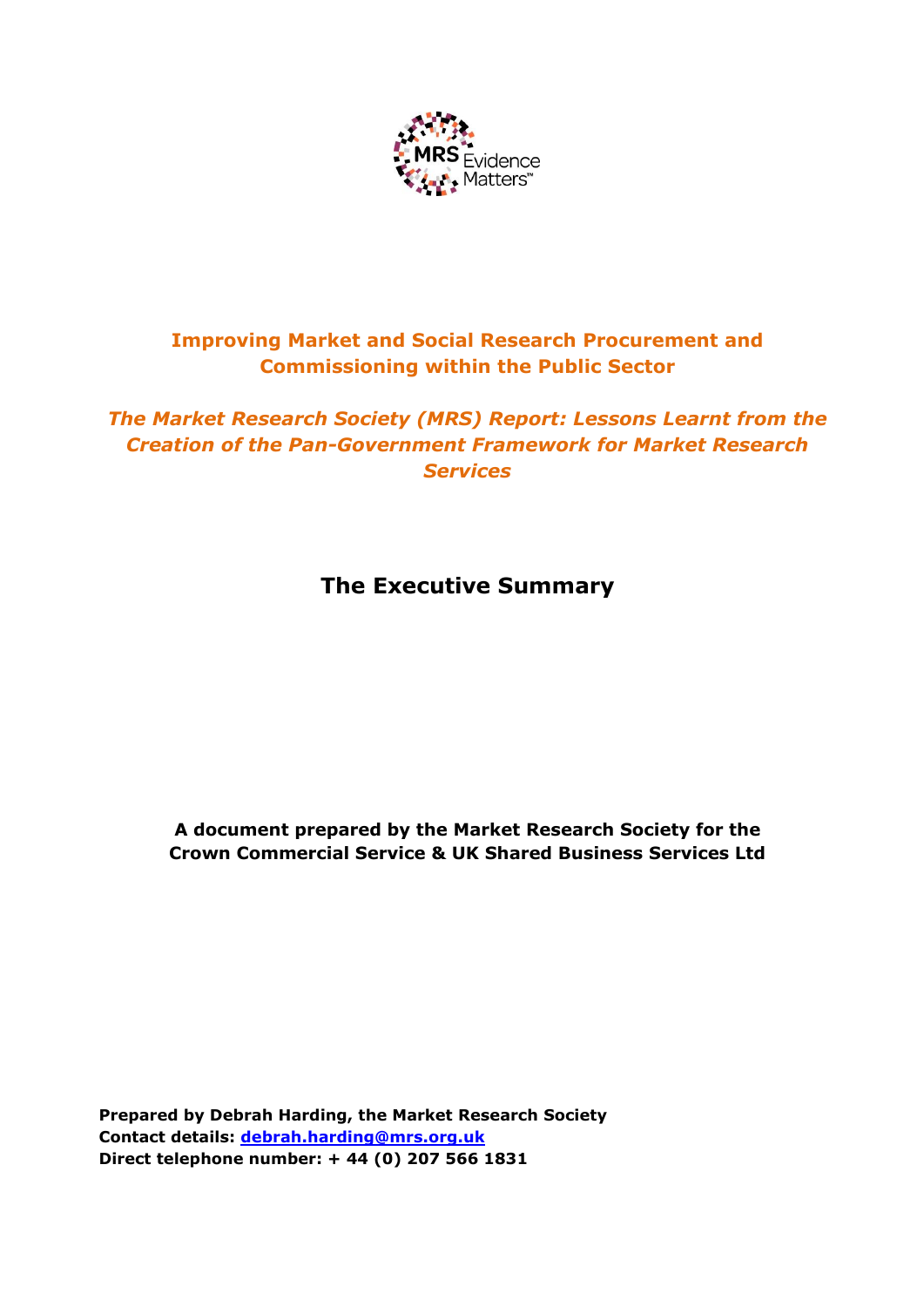#### **Executive Summary**

#### **INTRODUCTION**

Research is used to support critical policy and operational decisions in all areas of public life. It is particularly important in areas where behavioural management or change are important to policy or operational delivery.

When procuring market research, government is procuring intellectual capital and evidence on which important decisions are based. The procurement practices should be structured to reflect this.

MRS is the world's leading professional research association setting professional and ethical standards for over 60 years. MRS is globally recognised for its expertise in training and qualifications. The UK's research market represents a major asset in the UK, in terms of both the creation of intellectual capital and economic contribution with a conservative GVA of £3bn, it is bigger than many other creative industries and is an export success (with an export value of circa £1bn GVA).

Over the last two years, MRS has successfully assisted government as it has developed its post-COI market research procurement arrangements, focusing on delivering research procurement which is affordable and sustainable. However, the process has not been without its problems, and the aim of this report is to identify those areas which have worked well, those where it failed, and what can be put right now and in the future.

Following extensive consultation with MRS stakeholders, including research suppliers and in-house government research commissioners, MRS has compiled the attached report with detailed recommendations for the way forward. The findings of this report should be a significant consideration in future framework developments, notably the potential creation of new research framework(s) for social and economic research.

The management at UK SBS have been open in encouraging this report and should be congratulated on their willingness to listen to the more critical of the findings that it contains.

#### **KEY FINDINGS**

In summary our report details:

### **Some success with the creation of the pan-government market research framework**

- UK SBS adopted many MRS recommendations from MRS' first report, *Improving Market Research Procurement: MRS Recommendations on the Creation of Framework 2 for Research Services.* The recommendations that were adopted – such as a business and policy focused lot structure – have been warmly welcomed by all stakeholders.
- Recognition and appreciation of the professionalism and flexibility of some of the senior project team members within UK SBS, particularly those that managed the project to create the new framework.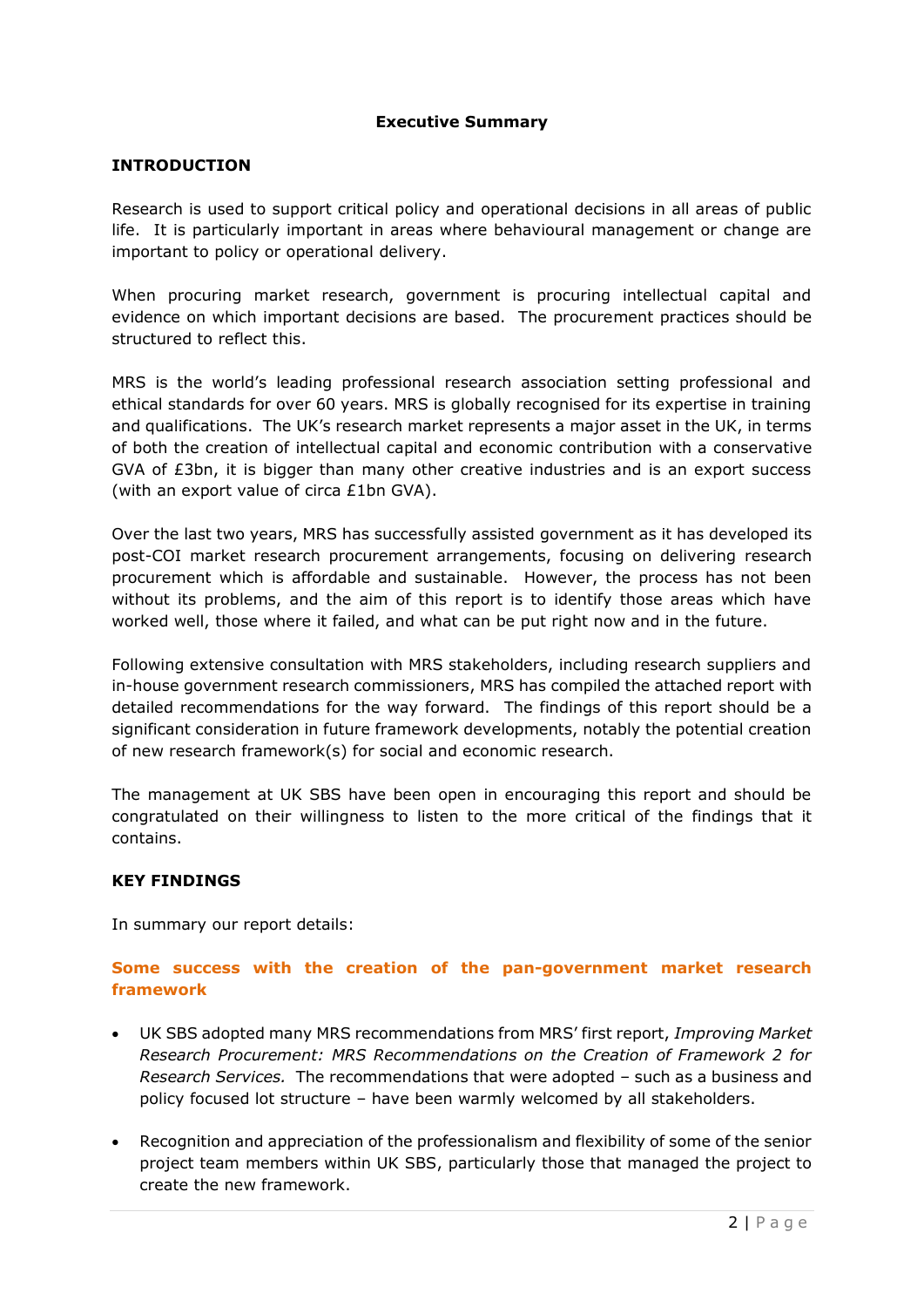Acknowledgement that a working framework is in place, and market research is being commissioned via the framework.

### **Significant concern: breaching commercial confidentiality of suppliers**

 A serious error by UK SBS, which resulted in highly sensitive commercial pricing information from suppliers being shared with competitors. This serious commercial breach by UK SBS, severely undermined its credibility with research suppliers.

#### **Significant concern: not seeking value**

 UK SBS ignored recommendations from MRS, commissioners and suppliers, regarding the best approach to evaluating research, particularly regarding price. By preferring to treat research as a commodity rather than intellectual capital, UK SBS's approach to price evaluation failed first time round and had to be repeated. Even with the duplicated process, the approach favoured by UK SBS was inappropriate for research, and failed to meet the overarching objective which should be about maximising value, not just minimising price.

#### **Significant concern: not supporting SMEs**

 UK SBS continue to use its standard terms and conditions, developed originally for the construction sector, despite offers from MRS to assist with creating suitable terms & conditions which would attract SMEs and be consistent with those used widely for research. The result was that the terms and conditions used for the framework were inappropriate for the sector and ultimately too costly for many SMEs. This was best illustrated by the inclusion of consequential losses within the T&Cs. How would such a loss be measured for a research project? Why include such a costly insurance requirement if it can never realistically be applied?

#### **Significant concern: wasteful bureaucracy**

- The application process and documentation submission requirements for the framework were excessive, with UK SBS requesting significant amounts of information that were not to be used as part of the evaluation and were "for information only". It is unreasonable to place such an excessive and unnecessary administrative burden on suppliers, particularly in a sector that is dominated by SMEs.
- The primary advantages of a centralised procurement framework approach such as centralised documentation, pre-approved suppliers and their procedures, etc. are not being realised with departmental commissioners' incorrectly requesting information gathered by UK SBS as part of the framework process.

#### **Significant concern: insufficient resources and structure supporting the process**

 Poor communications, weak administrative procedures and inexperienced junior staff hampered the project throughout the process.